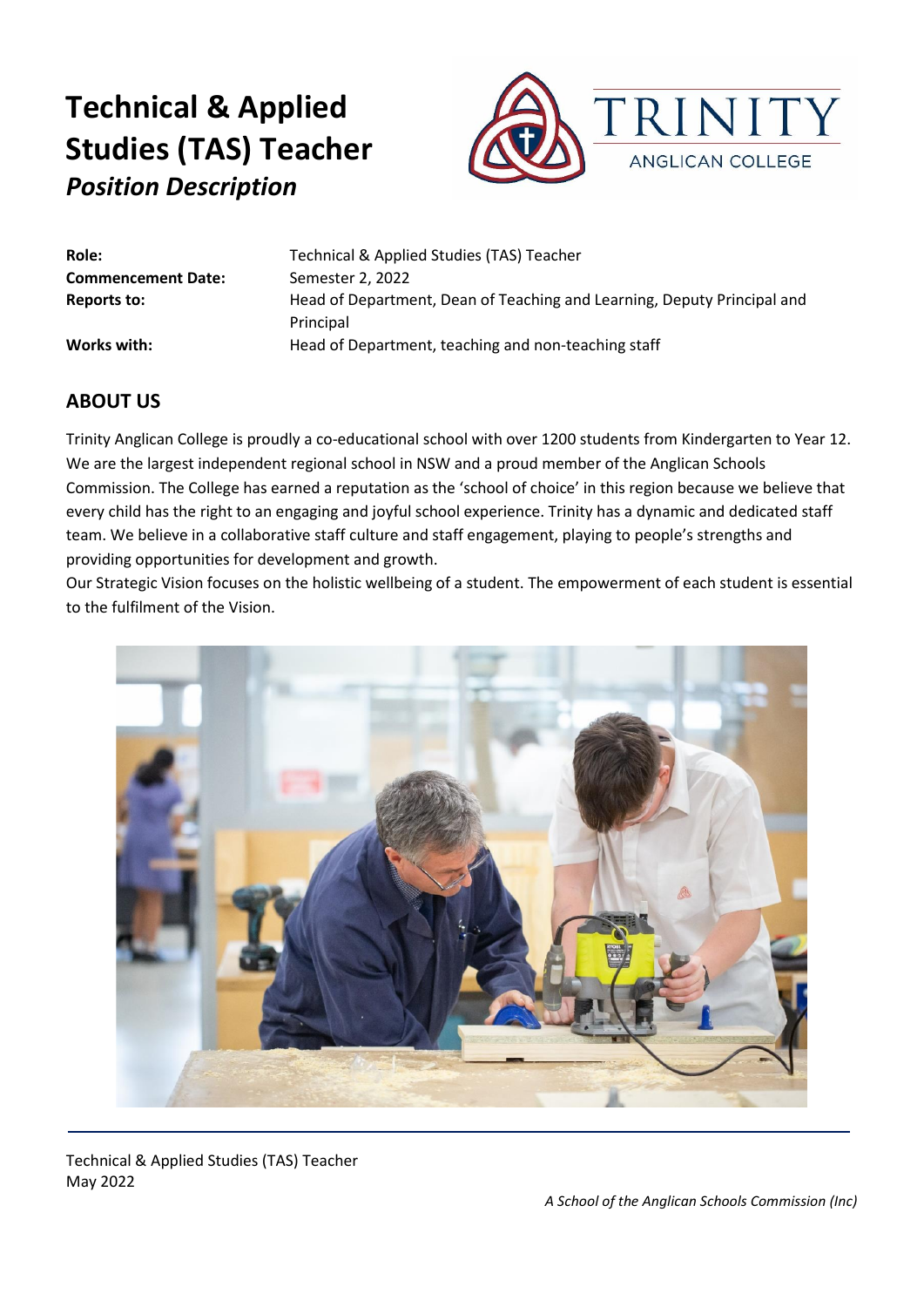

## **THE ROLE**

Teachers are responsible for providing quality content and continuity of learning experiences for students; the delivery of best quality programs, teaching and learning activities and the achievement of student outcomes for all students within the subject area.

All academic staff are appointed by and act under the direction of the Principal. As a member of the academic staff, teachers at Trinity Anglican College are committed to the College's educational mission and report directly to the Head of Department and other senior staff with respect to particular programs and learning needs for students at each level.

### **REQUIREMENTS**

- A commitment to the Anglican ethos of the College
- Demonstrates a passion and commitment to the vision and mission of Trinity Anglican College a member school of the Anglican Schools Commission
- Comply with all Child Protection Legislation
- Comply with the College Code of Conduct
- Positively promoting the College, both within the School and in the wider community
- Maintaining confidentiality about students, staff and College business
- Responding promptly to parent or student concerns
- Supporting the College co-curricular activities, House competitions and cultural programs, as appropriate
- Participating in co-curricular activities including camps, excursions and retreats as required
- Fulfilling all duties as determined by the Principal

### **KEY SELECTION CRITERIA**

The key selection criteria that will be used to select academic staff and must be addressed in the application are:

- Understanding of and demonstrated commitment to the Christian philosophy and ethos of education
- Demonstrated ability to safeguarding and protecting the safety, welfare and wellbeing of children and young people
- Qualifications and experience teaching Mandatory Technology
- Qualifications and experience in teaching Stage 6 Design and Technology highly desirable
- Ability to teach in several TAS subject areas is advantageous, but not essential
- Demonstrated ability to plan, implement and review academic programs
- Demonstrated commitment to investing in your own professional learning in current research about pedagogy, curriculum and student learning.
- Demonstrated ability to work positively with staff and parents of the College to resolve student issues.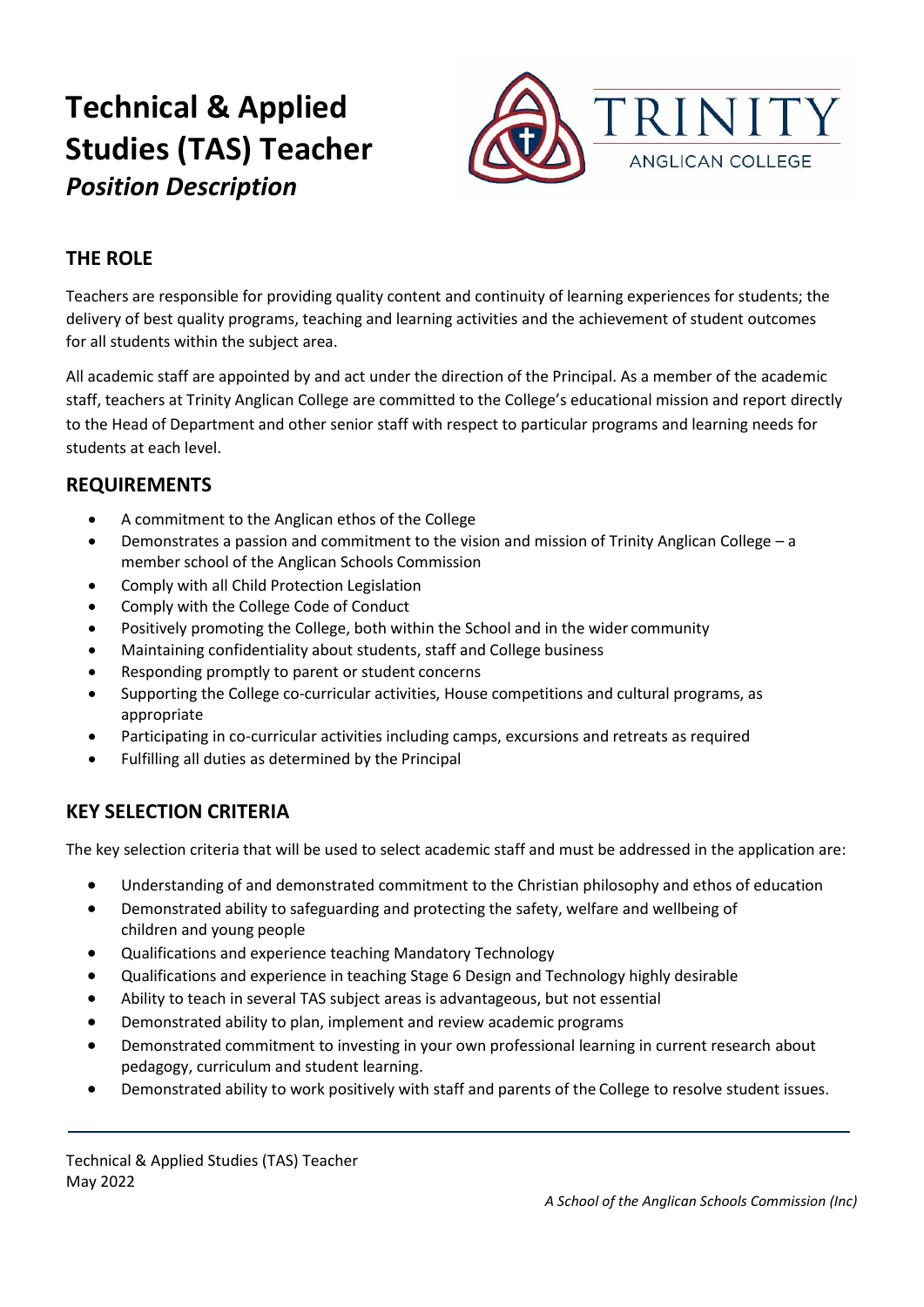

*Demonstrate capacity in curriculum design, implementation, assessment and reporting by:*

- Meeting record keeping, reporting and student profiling expectations and deadlines
- Ensuring appropriate curriculum documents are maintained
- Liaising with the Head of Department to ensure all appropriate documentation is available for Registration and Accreditation
- Checking, monitoring and giving regular feedback to students
- Recording and liaising with the Head of Department concerning students failing to meet assessment deadlines
- Ensuring senior students receive assessment task criteria sheets and marking criteria sheets
- Ensuring all deadlines set for programming, assessment and reporting are met
- Developing, implementing and maintaining relevant resources for the teaching of the subject

#### *Demonstrate the use of effective Teaching and Learning practices by:*

- Engendering in students a love of learning
- Developing in students the ability to think creatively and critically
- Maintaining a teaching focus on excellence in student learning outcomes
- Catering for different student learning styles and stages of development, including appropriate adjustments required in consultation with the Tutorial Centre
- Integrating technology into the classroom teaching practices as appropriate
- Employing effective classroom management strategies



Technical & Applied Studies (TAS) Teacher May 2022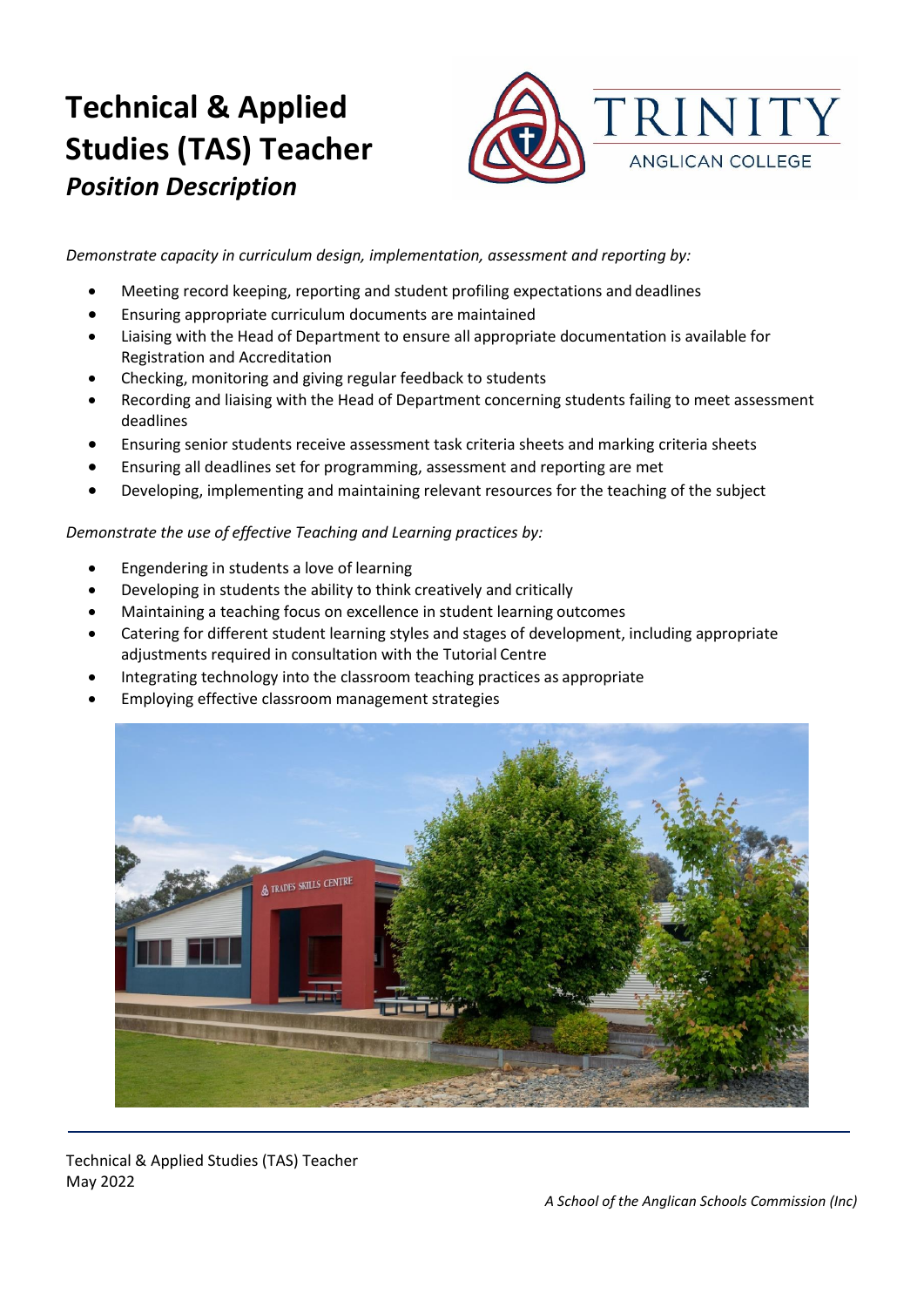

*Support the school Code of Conduct and Behaviour Management program by:*

- Applying a care-based, solution-focused approach to managing student issues in consultation with parents as appropriate
- Keeping the Head of Department and Head of House informed of significant student issues that occur within classes and activities
- Being alert to and acting upon instances endangering student safety
- Being punctual and diligent in classroom, playground and other supervisory duties
- Being courteous, firm, consistent and fair in dealings with students
- Responding appropriately to breaches of the College's behaviour management and uniform policies

*Establish supportive and positive relationships with students and provide quality pastoral care by:*

- Modelling exemplary behaviour reflective of the values and ethos of the College
- Leading and supporting students' academic, pastoral and spiritual needs in the roles of classroom teacher and House Mentor
- Participating in the development, implementation and regular review of the College pastoral care program

#### *Demonstrate commitment to Professional Growth and Development by:*

- Maintaining and enhancing a deep understanding of how students develop and learn
- Maintaining and continuously improving subject discipline knowledge, skills and pedagogy



Technical & Applied Studies (TAS) Teacher May 2022